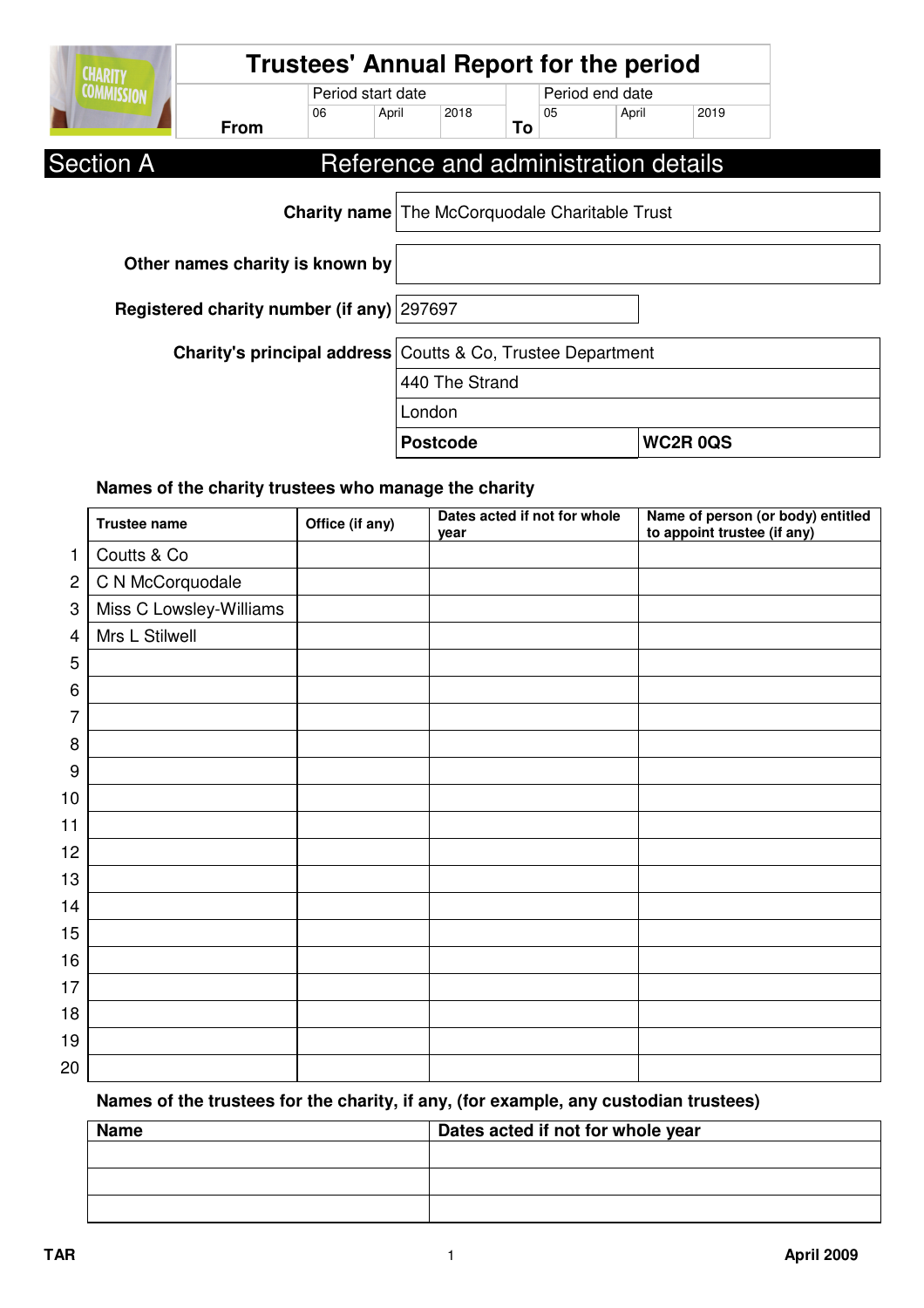#### **Names and addresses of advisers (Optional information)**

| Type of adviser            | <b>Name</b>            | <b>Address</b>                                   |
|----------------------------|------------------------|--------------------------------------------------|
| <b>Investment Managers</b> | Coutts & Co            | 440 The Strand, London, WC2R 0QS                 |
| Bankers                    | Coutts & Co            | 440 The Strand, London, WC2R 0QS                 |
| Solicitors                 | <b>TLT LLP</b>         | One Redcliffe Street, Bristol BS1 6TP            |
| Independent Examiner       | <b>Richard Skelton</b> | 26 Marlborough Rise, Camberley, Surrey, GU15 2ED |

**Name of chief executive or names of senior staff members (Optional information)** 

## **Section B Structure, governance and management**

#### **Description of the charity's trusts**

|                                                                           | Type of governing document<br>(eg. trust deed, constitution) Settlement Deed date 29 November 1986                                                                     |
|---------------------------------------------------------------------------|------------------------------------------------------------------------------------------------------------------------------------------------------------------------|
| How the charity is constituted<br>(eg. trust, association, company) Trust |                                                                                                                                                                        |
|                                                                           | Trustee selection methods Appointed by Settlor and after his death the surviving Trustees and failing (eg. appointed by, elected by) that the Executors of the Settlor |

#### **Additional governance issues (Optional information)**

| You may choose to include<br>additional information, where<br>relevant, about:                                                                                                                                                                                                                                                                                                | On agreeing to become a trustee of the charity, the trustees are<br>thoroughly briefed by the existing co-trustees on the history of the trust,<br>the day-to-day management, the responsibilities of the trustees, the<br>current objectives and future plans.                                                                                                                                                                                                                                                                                |
|-------------------------------------------------------------------------------------------------------------------------------------------------------------------------------------------------------------------------------------------------------------------------------------------------------------------------------------------------------------------------------|------------------------------------------------------------------------------------------------------------------------------------------------------------------------------------------------------------------------------------------------------------------------------------------------------------------------------------------------------------------------------------------------------------------------------------------------------------------------------------------------------------------------------------------------|
| policies and procedures<br>$\bullet$<br>adopted for the induction and<br>training of trustees;<br>the charity's organisational<br>$\bullet$<br>structure and any wider<br>network with which the charity<br>works:<br>relationship with any related<br>parties;<br>trustees' consideration of<br>$\bullet$<br>major risks and the system<br>and procedures to manage<br>them. | The trustees have assessed the major risks to which the charity is<br>exposed, in particular those relating to its investments and its finances.<br>The trustees believe that by ensuring controls exist over key financial<br>systems incorporating Coutts & Co's systems and controls, and by<br>delegating the investment management function to investment managers,<br>subject to regular monitoring, including periodic reviews of performance<br>against benchmark, they have established effective systems to mitigate<br>those risks. |
| <b>Section C</b>                                                                                                                                                                                                                                                                                                                                                              | <b>Objectives and activities</b>                                                                                                                                                                                                                                                                                                                                                                                                                                                                                                               |
| Summary of the objects of the<br>charity set out in its<br>governing document                                                                                                                                                                                                                                                                                                 | The objects of the Trust are to pay the capital or income to such<br>charitable body association or organisation as the Trustees may in their<br>absolute discretion think fit.                                                                                                                                                                                                                                                                                                                                                                |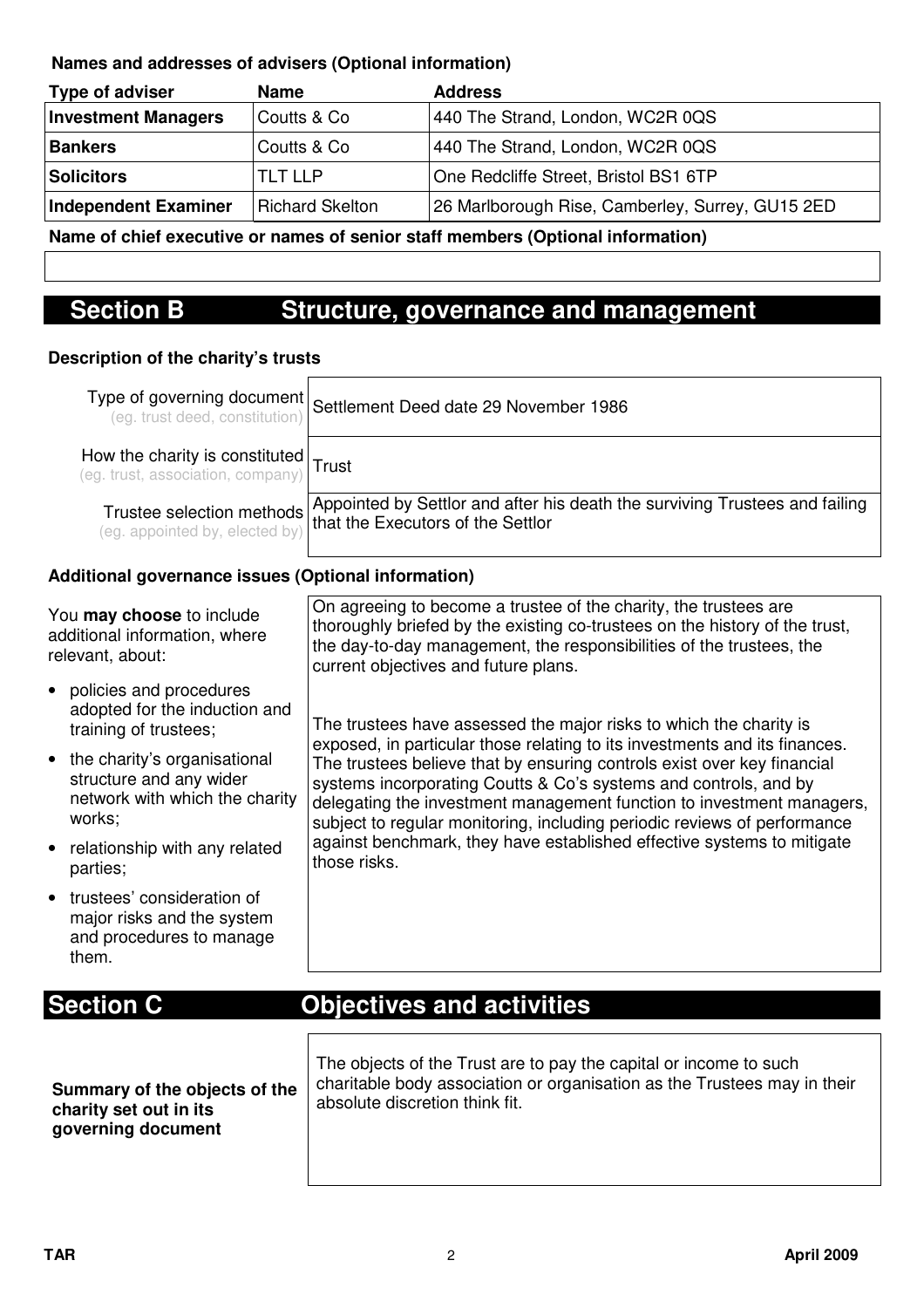| Summary of the main<br>activities undertaken for the<br>public benefit in relation to<br>these objects (include within<br>this section the statutory<br>declaration that trustees have<br>had regard to the guidance<br>issued by the Charity<br><b>Commission on public</b><br>benefit) | The Trust achieves this object by the provision of grants. In determining<br>the means by which the Trust shall achieve its object, the trustees have<br>had regard to the guidance on public benefit issued by the Charity<br>Commission.<br>During the year under review the Trust awarded 42 Grants ranging in<br>value from £250.00 to £5,000.00 to a range of charitable organisations.<br>In the opinion of the trustees the Trust, by making grants only to<br>charitable organisations which are themselves for the benefit of the<br>public, is fulfilling its own obligation to deliver public benefit in the<br>furtherance of its object.<br>The sum of £85,099.00 has been expended from the endowment funds<br>and for Charity Commission accounting purposes is now classed as<br>income. |
|------------------------------------------------------------------------------------------------------------------------------------------------------------------------------------------------------------------------------------------------------------------------------------------|----------------------------------------------------------------------------------------------------------------------------------------------------------------------------------------------------------------------------------------------------------------------------------------------------------------------------------------------------------------------------------------------------------------------------------------------------------------------------------------------------------------------------------------------------------------------------------------------------------------------------------------------------------------------------------------------------------------------------------------------------------------------------------------------------------|
|                                                                                                                                                                                                                                                                                          |                                                                                                                                                                                                                                                                                                                                                                                                                                                                                                                                                                                                                                                                                                                                                                                                          |

#### **Additional details of objectives and activities (Optional information)**

|                                                               | Regular meetings are held by the Trustees where they discuss any<br>applications received and consider which grants they wish to award.                                                                  |
|---------------------------------------------------------------|----------------------------------------------------------------------------------------------------------------------------------------------------------------------------------------------------------|
|                                                               | In pursuance of its objectives, the charity's income is applied in making<br>grants to a number of charitable organisations and bodies involved in<br>activities which further the charity's objectives. |
| You <b>may choose</b> to include<br>further statements, where | Applicants for grants must be in writing.                                                                                                                                                                |
| relevant, about:                                              | Recipients of grants are required to sign a formal receipt. Where                                                                                                                                        |
| policy on grantmaking;                                        | relevant, the trustees also ask to be provided with copies of receipts for                                                                                                                               |
| policy programme related<br>investment;                       | expenditure and the grant may be subject to an ongoing monitoring<br>programme and further instalments of grants only released subject to<br>timescales being reached.                                   |
| contribution made by<br>volunteers.                           |                                                                                                                                                                                                          |
|                                                               |                                                                                                                                                                                                          |
|                                                               |                                                                                                                                                                                                          |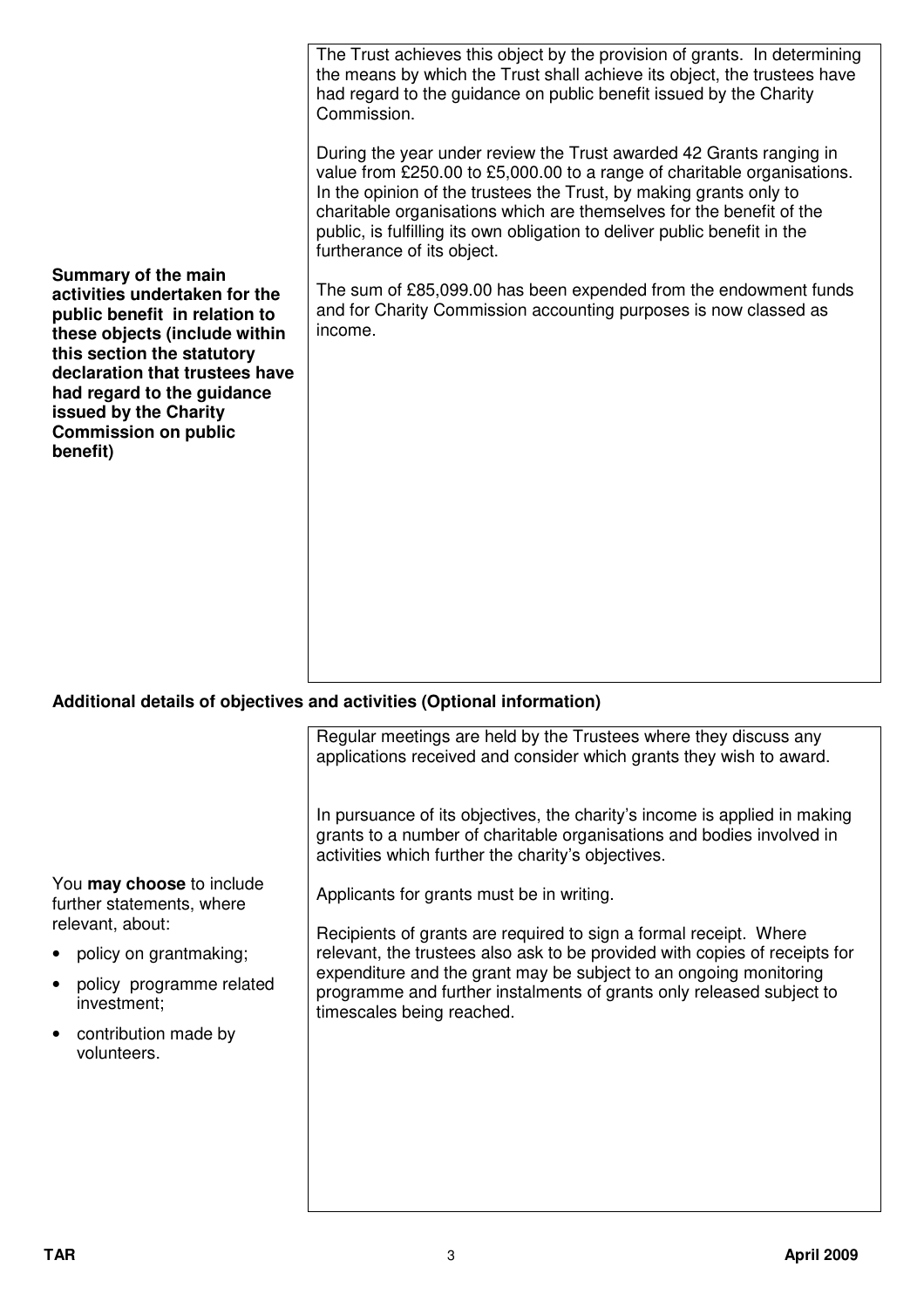**Summary of the main achievements of the charity during the year**

### Section D **Achievements and performance**

Grants totalling £90,340 were made to the following charities: Campaign to Protect Rural England The Royal Academy Independent Age Royal Commonwealth Ex-Services league Motor Neurone Disease Association The English Heritage Trust Zimbabwe A National Emergency Gloucestershire Historic Churches Trust The Plumpton Trust The Corbenic Camphill Community The Churches Conservation Trust National Memorial Arboretum Wiltshire Museum Prostate Cancer UK National Trust Whizz Kidz Shelter Box Royal Star and Garter Homes St Mungo's The Normandy Memorial Trust Ltd Salvation Army Per & Companion (peace) ABF The Soldiers' Charity Battersea Crime Prevention English heritage Wings for Warriors War Memorials Trust Bletchley Park Trust Ltd British Museum Wallace Collection Great Ormond Street Hospital Art Fund **Crisis**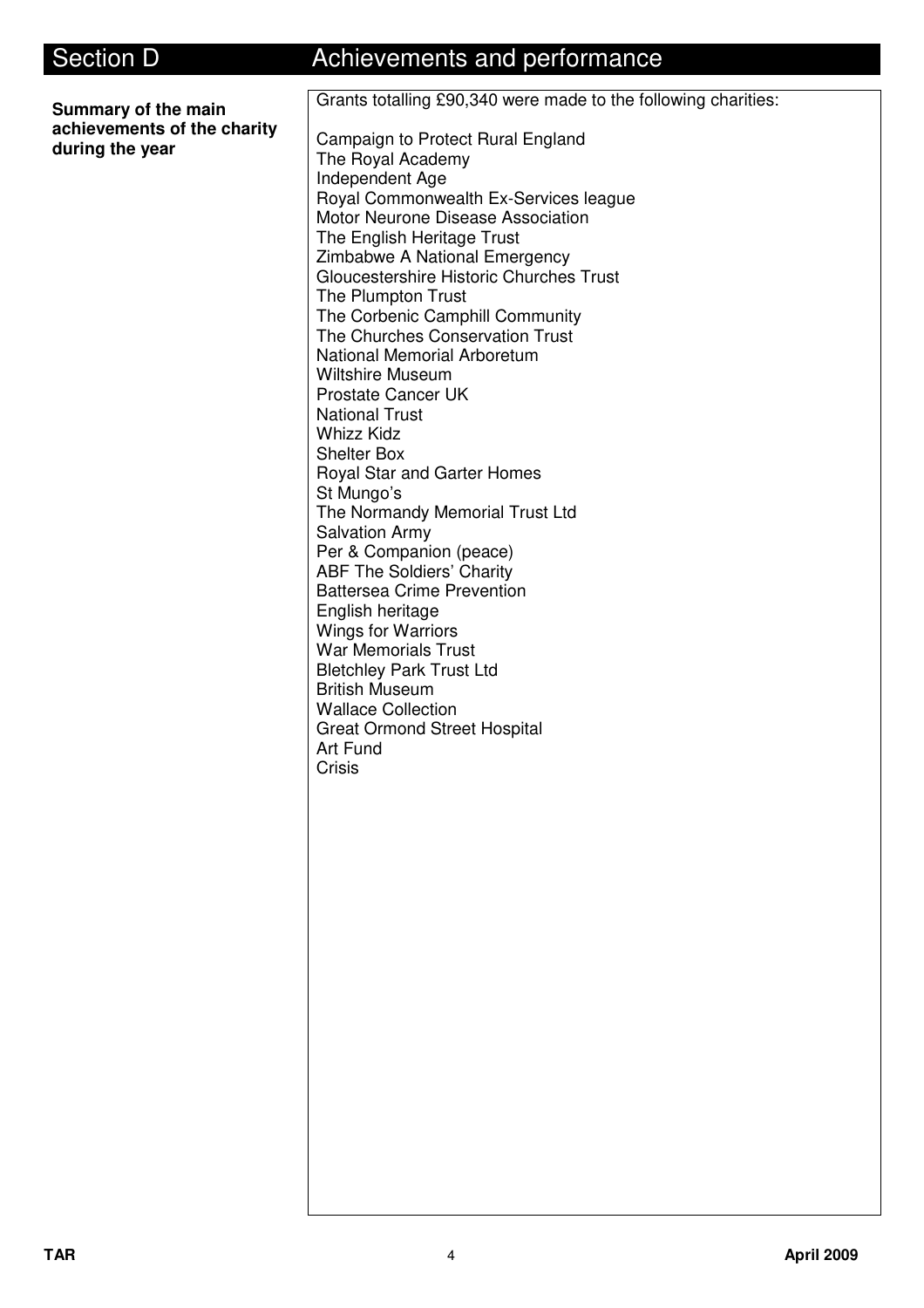| <b>Section E</b>                                                                                                                                             | <b>Financial review</b>                                                                                                                                                                                                                                                                                                                                                                        |
|--------------------------------------------------------------------------------------------------------------------------------------------------------------|------------------------------------------------------------------------------------------------------------------------------------------------------------------------------------------------------------------------------------------------------------------------------------------------------------------------------------------------------------------------------------------------|
| <b>Brief statement of the</b><br>charity's policy on reserves                                                                                                | The trust is operated as a grant giving charity and the trustees' policy is<br>to seek to distribute or commit the income arising in each financial year.                                                                                                                                                                                                                                      |
|                                                                                                                                                              | Given the availability of the expendable endowment fund the trustees do<br>not consider that the charity needs to maintain any significant free<br>reserves although they recognise that such reserves will arise from time<br>to time.                                                                                                                                                        |
| Details of any funds materially<br>in deficit                                                                                                                |                                                                                                                                                                                                                                                                                                                                                                                                |
| Further financial review details (Optional information)                                                                                                      |                                                                                                                                                                                                                                                                                                                                                                                                |
| You may choose to include<br>additional information, where<br>relevant about:<br>the charity's principal<br>sources of funds (including<br>any fundraising); | There are no restrictions on the charity's power to invest. The investment<br>strategy is agreed between the trustees and the investment managers<br>and is regularly reviewed. This is the subject of a policy statement which<br>has been completed by the trustees and forms an integral part of the<br>agreement with the investment manager to provide investment<br>management services. |
| how expenditure has<br>$\bullet$<br>supported the key objectives<br>of the charity;                                                                          |                                                                                                                                                                                                                                                                                                                                                                                                |
| investment policy and<br>$\bullet$<br>objectives including any<br>ethical investment policy<br>adopted.                                                      |                                                                                                                                                                                                                                                                                                                                                                                                |

# **Section F Communist Contract Other optional information**

# **Section G** Declaration

**The trustees declare that they have approved the trustees' report above.** 

#### **Signed on behalf of the charity's trustees**

| Signature(s)                                            |  |
|---------------------------------------------------------|--|
| <b>Full name(s)</b> Una Dunford                         |  |
|                                                         |  |
| Position (eg Secretary, Chair, For Trustee Bank<br>etc) |  |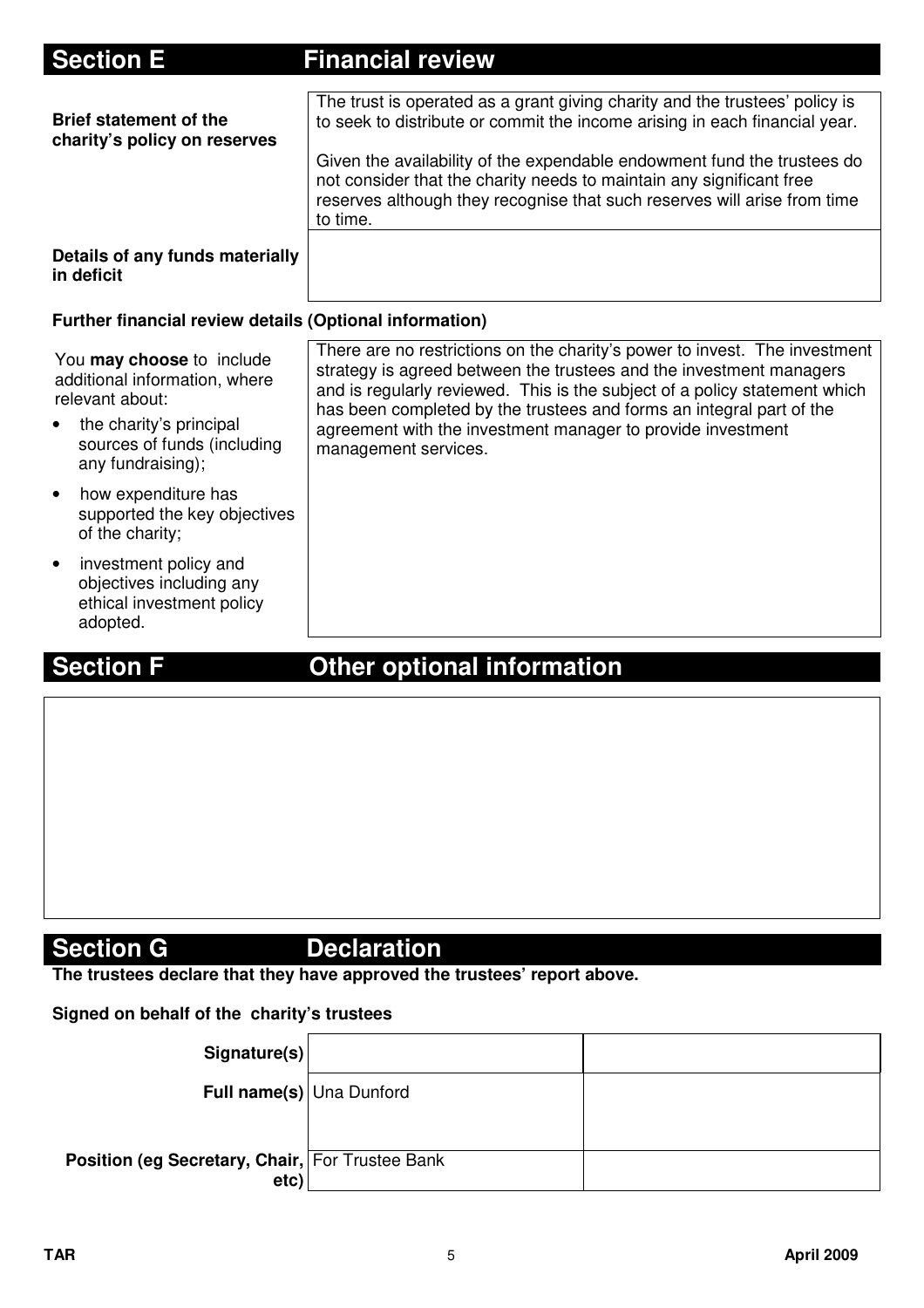| <b>Date</b> |  |
|-------------|--|
|             |  |
|             |  |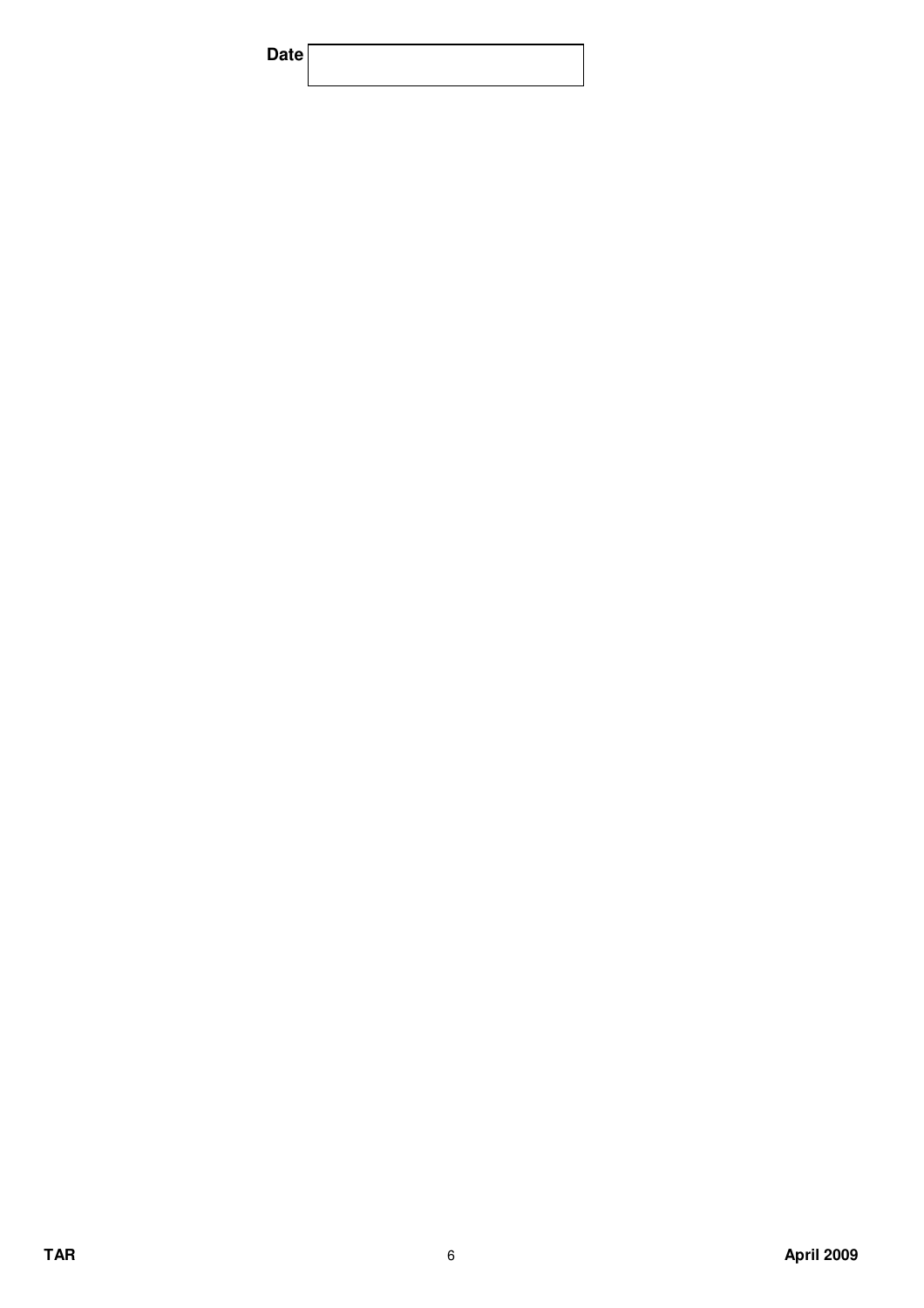|  | <b>CHARITY</b><br><b>COMMISSION</b> |  |
|--|-------------------------------------|--|
|--|-------------------------------------|--|

|                                                  | <b>Charity Name</b><br>The McCorquodale Charitable Trust |                                 |                  | No (if any)<br>297697         |                  |
|--------------------------------------------------|----------------------------------------------------------|---------------------------------|------------------|-------------------------------|------------------|
| <b>CHARITY</b><br><b>COMMISSION</b>              | <b>Receipts and payments accounts</b>                    |                                 |                  |                               | CC16a            |
|                                                  | For the period<br>from                                   | Period start date<br>06/04/2018 | To               | Period end date<br>05/04/2019 |                  |
|                                                  |                                                          |                                 |                  |                               |                  |
| <b>Section A Receipts and payments</b>           | <b>Unrestricted</b>                                      | <b>Restricted</b>               | <b>Endowment</b> |                               |                  |
|                                                  | funds                                                    | funds                           | funds            | <b>Total funds</b>            | Last year        |
|                                                  | to the nearest £                                         | to the nearest £                | to the nearest £ | to the nearest £              | to the nearest £ |
| <b>A1 Receipts</b>                               |                                                          |                                 |                  |                               |                  |
| Income from securities                           | 38,423                                                   | ۰                               |                  | 38,423                        | 33,266           |
| Interest on deposits                             | 534                                                      | ٠                               |                  | 534                           | 104              |
|                                                  |                                                          | ٠                               |                  | ٠                             |                  |
|                                                  |                                                          | ٠                               |                  | $\blacksquare$                |                  |
|                                                  |                                                          | ٠                               | ٠                | ٠                             |                  |
|                                                  |                                                          | ٠                               |                  | ٠                             |                  |
|                                                  |                                                          | ٠                               |                  |                               |                  |
|                                                  |                                                          | ٠                               | ٠                |                               |                  |
| Sub total                                        | 38,957                                                   |                                 |                  | 38,957                        | 33,370           |
| A2 Asset and investment sales,                   |                                                          |                                 |                  |                               |                  |
| etc.                                             |                                                          |                                 | 1,028,736        | 1,028,736                     | 566,241          |
| <b>Total receipts</b>                            | 38,957                                                   |                                 | 1,028,736        | 1,067,693                     | 599,611          |
|                                                  |                                                          |                                 |                  |                               |                  |
| <b>A3 Payments</b><br><b>Charitable Payments</b> |                                                          |                                 |                  |                               |                  |
| Bank's Fees + VAT                                | 90,340                                                   | ٠                               | ٠                | 90,340                        | 42,740           |
| Independent Examiner Fee                         | 25,271                                                   | ٠                               | ۰                | 25,271                        | 27,581           |
|                                                  | 400                                                      | ۰                               | ۰                | 400                           | 400              |
| Reimbursement for Trustee Lunches                | 88                                                       | ٠                               | $\blacksquare$   | 88                            | 30               |
| Overdraft Interest                               | 1                                                        | $\blacksquare$                  | ٠                | 1                             |                  |
|                                                  |                                                          | ٠                               | ۰                |                               |                  |
|                                                  |                                                          | ٠                               | ٠                |                               |                  |
|                                                  |                                                          | ٠                               | ٠                | ٠                             |                  |
|                                                  |                                                          | ٠                               | $\blacksquare$   | ٠                             |                  |
|                                                  |                                                          | $\blacksquare$                  |                  |                               |                  |
| Sub total                                        | 116,100                                                  | ٠                               |                  | 116,100                       | 70,751           |
| A4 Asset and investment                          |                                                          |                                 |                  |                               |                  |
| purchases, etc.                                  |                                                          |                                 | 892,479          | 892,479                       | 561,692          |
|                                                  |                                                          |                                 |                  |                               |                  |
| <b>Total payments</b>                            | 116,100                                                  |                                 | 892,479          | 1,008,579                     | 632,443          |
| Net of receipts/(payments)                       | 77,143                                                   |                                 | 136,257          | 59,114                        | 32,832           |
| A5 Transfers between funds                       |                                                          |                                 |                  |                               |                  |
| A6 Cash funds last year end                      | 85,099<br>5,342                                          |                                 | 85,099<br>64,314 | 69,656                        | 102,488          |
| Cash funds this year end                         | 13,298                                                   |                                 | 115,472          | 128,770                       | 69,656           |
|                                                  |                                                          |                                 |                  |                               |                  |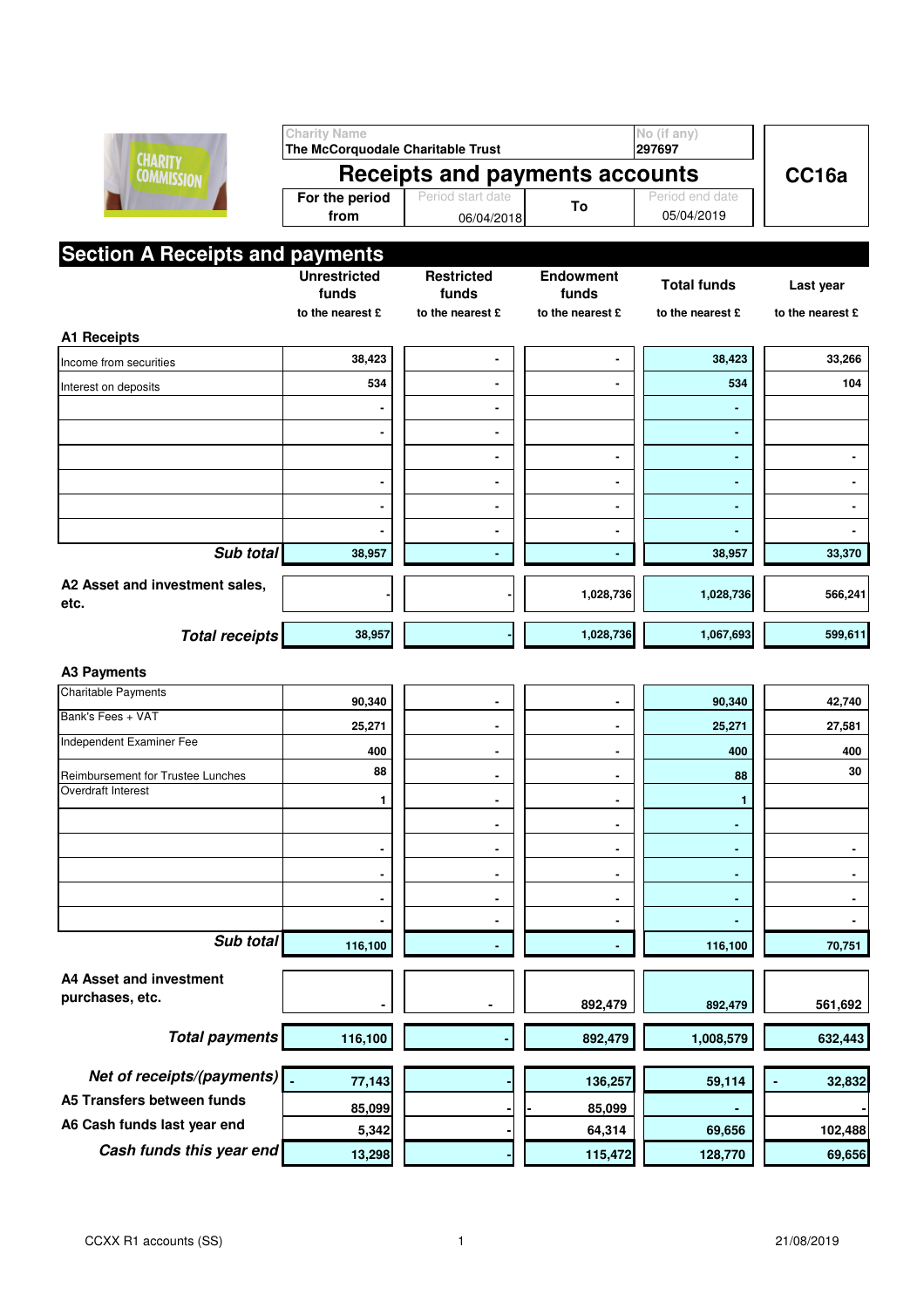|                                                                | Section B Statement of assets and liabilities at the end of the period |                                              |                                            |                                           |
|----------------------------------------------------------------|------------------------------------------------------------------------|----------------------------------------------|--------------------------------------------|-------------------------------------------|
| Categories                                                     | <b>Details</b>                                                         | <b>Unrestricted</b><br>funds<br>to nearest £ | <b>Restricted</b><br>funds<br>to nearest £ | <b>Endowment</b><br>funds<br>to nearest £ |
| <b>B1 Cash funds</b>                                           | Cash Capital                                                           |                                              | ä,                                         | 41,698                                    |
|                                                                | Cash Income                                                            | 13,298                                       | ٠                                          | ÷,                                        |
|                                                                | Cash Capital Reserve                                                   |                                              |                                            | 73,774                                    |
|                                                                | <b>Total cash funds</b>                                                | 13,298                                       |                                            | 115,472                                   |
|                                                                | (agree balances with receipts and payments                             |                                              | OK                                         | OK                                        |
|                                                                | account(s))                                                            | OK<br><b>Unrestricted</b>                    | <b>Restricted</b>                          | <b>Endowment</b>                          |
|                                                                |                                                                        | funds                                        | funds                                      | funds                                     |
|                                                                | <b>Details</b>                                                         | to nearest £<br>$\blacksquare$               | to nearest £<br>$\blacksquare$             | to nearest £<br>$\blacksquare$            |
| <b>B2 Other monetary assets</b>                                |                                                                        | ٠                                            | $\blacksquare$                             | $\blacksquare$                            |
|                                                                |                                                                        |                                              |                                            |                                           |
|                                                                |                                                                        | ä,                                           | ä,                                         | $\blacksquare$                            |
|                                                                |                                                                        | ٠                                            | ٠                                          | ٠                                         |
|                                                                |                                                                        | L.                                           | $\blacksquare$                             | $\blacksquare$                            |
|                                                                |                                                                        | $\overline{a}$                               | $\blacksquare$                             | ÷.                                        |
|                                                                | <b>Details</b>                                                         | Fund to which<br>asset belongs               | Cost (optional)                            | <b>Current value</b><br>(optional)        |
| <b>B3 Investment assets</b>                                    | Securities                                                             | <b>Endowment</b>                             | $\blacksquare$                             | 1,883,334                                 |
|                                                                |                                                                        |                                              | ä,                                         | $\blacksquare$                            |
|                                                                |                                                                        |                                              | ۰                                          | $\blacksquare$                            |
|                                                                |                                                                        |                                              | $\blacksquare$                             |                                           |
|                                                                |                                                                        |                                              | ٠                                          |                                           |
|                                                                | <b>Details</b>                                                         | <b>Fund to which</b>                         | Cost (optional)                            | <b>Current value</b>                      |
| <b>B4 Assets retained for the</b>                              |                                                                        | asset belongs                                | ٠                                          | (optional)                                |
| charity's own use                                              |                                                                        |                                              | ٠                                          | ٠                                         |
|                                                                |                                                                        |                                              | ۰                                          | ÷,                                        |
|                                                                |                                                                        |                                              |                                            | ٠                                         |
|                                                                |                                                                        |                                              | ٠                                          | $\blacksquare$                            |
|                                                                |                                                                        |                                              | ٠                                          | ٠                                         |
|                                                                |                                                                        |                                              | ä,                                         | $\blacksquare$                            |
|                                                                |                                                                        |                                              | $\blacksquare$                             | ٠                                         |
|                                                                |                                                                        |                                              |                                            |                                           |
|                                                                |                                                                        |                                              | ٠                                          | ۰                                         |
|                                                                | <b>Details</b>                                                         | Fund to which<br>liability relates           | Amount due<br>(optional)                   | When due<br>(optional)                    |
| <b>B5 Liabilities</b>                                          |                                                                        |                                              | ä,                                         |                                           |
|                                                                |                                                                        |                                              | ä,                                         |                                           |
|                                                                |                                                                        |                                              | ä,                                         |                                           |
|                                                                |                                                                        |                                              | $\blacksquare$                             |                                           |
|                                                                |                                                                        |                                              | ä,                                         |                                           |
| Signed by one or two trustees on<br>behalf of all the trustees | Signature                                                              | <b>Print Name</b>                            |                                            | Date of<br>approval                       |
|                                                                |                                                                        |                                              | Una Dunford                                |                                           |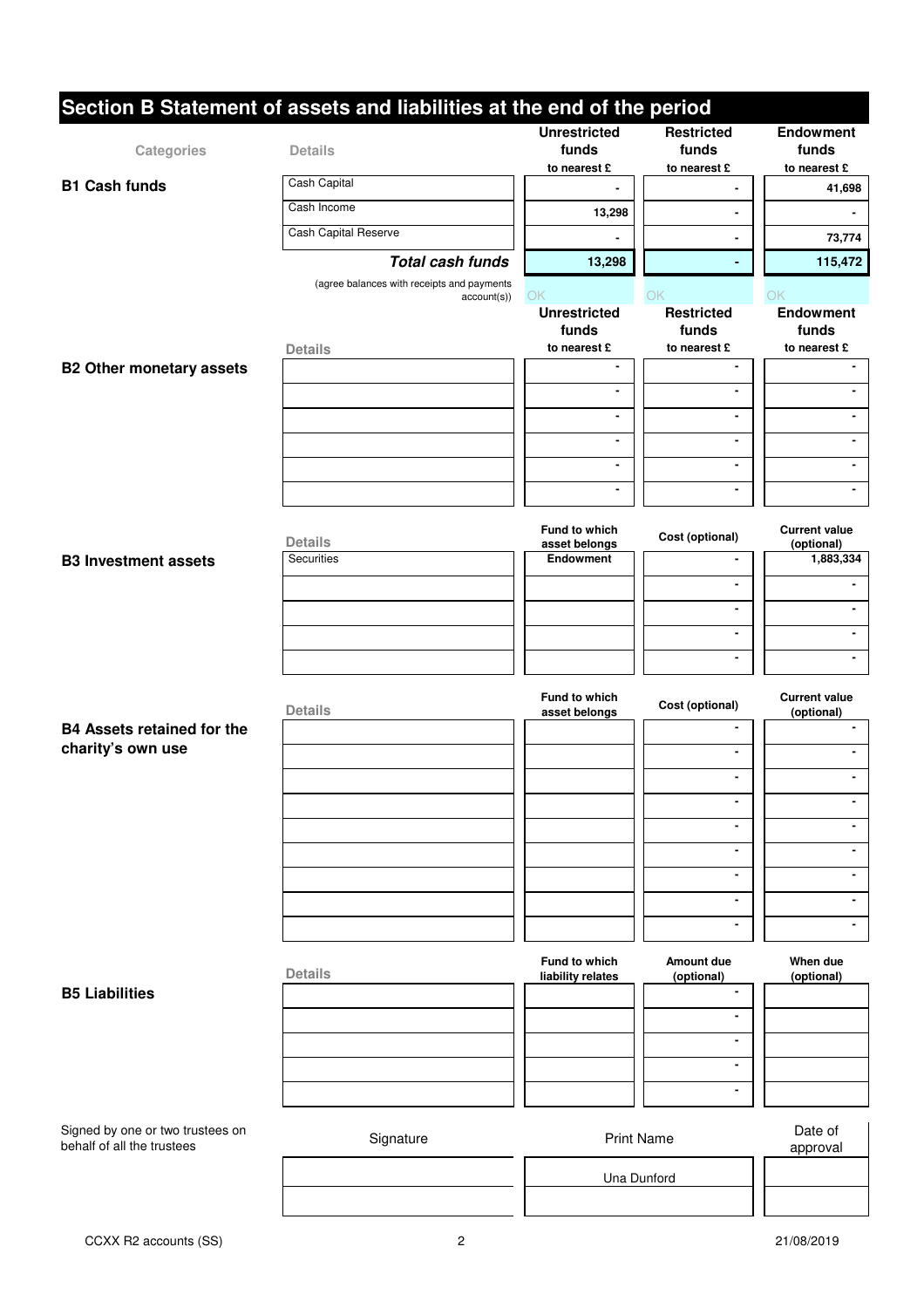

# Independent Examiner's Report on the Accounts

| <b>Section A</b>                                               | <b>Independent Examiner's Report</b>                                                                                                                                                                                                                                                                                                                                                                                                                                                                                                                                                                                                                                                                         |  |  |  |
|----------------------------------------------------------------|--------------------------------------------------------------------------------------------------------------------------------------------------------------------------------------------------------------------------------------------------------------------------------------------------------------------------------------------------------------------------------------------------------------------------------------------------------------------------------------------------------------------------------------------------------------------------------------------------------------------------------------------------------------------------------------------------------------|--|--|--|
| Report to the trustees/members of                              | Charity Name                                                                                                                                                                                                                                                                                                                                                                                                                                                                                                                                                                                                                                                                                                 |  |  |  |
|                                                                | The McCorquodale Charitable Trust                                                                                                                                                                                                                                                                                                                                                                                                                                                                                                                                                                                                                                                                            |  |  |  |
| On accounts for the year ended                                 | 5<br>7<br>0<br>9<br>Charity no (if any)<br>$\overline{2}$<br>9<br>0<br>4<br>1<br>6<br>9<br>$\overline{7}$                                                                                                                                                                                                                                                                                                                                                                                                                                                                                                                                                                                                    |  |  |  |
| Set out on pages                                               | CC16a Receipts and Payments and state of the page numbers of additional sheets)                                                                                                                                                                                                                                                                                                                                                                                                                                                                                                                                                                                                                              |  |  |  |
| <b>Respective responsibilities of trustees</b><br>and examiner | The charity's trustees are responsible for the preparation of the accounts. The charity's<br>trustees consider that an audit is not required for this year under section 144 of the<br>Charities Act 2011 (the Charities Act) and that an independent examination is needed.<br>It is my responsibility to:                                                                                                                                                                                                                                                                                                                                                                                                  |  |  |  |
|                                                                | examine the accounts under section 145 of the Charities Act,                                                                                                                                                                                                                                                                                                                                                                                                                                                                                                                                                                                                                                                 |  |  |  |
|                                                                | to follow the procedures laid down in the general Directions given by the Charity<br>Commission (under section 145(5)(b) of the Charities Act), and                                                                                                                                                                                                                                                                                                                                                                                                                                                                                                                                                          |  |  |  |
|                                                                | to state whether particular matters have come to my attention.                                                                                                                                                                                                                                                                                                                                                                                                                                                                                                                                                                                                                                               |  |  |  |
| <b>Basis of independent examiner's</b><br>statement            | My examination was carried out in accordance with general Directions given by the<br>Charity Commission. An examination includes a review of the accounting records<br>kept by the charity and a comparison of the accounts presented with those records.<br>It also includes consideration of any unusual items or disclosures in the accounts, and<br>seeking explanations from the trustees concerning any such matters. The procedures<br>undertaken do not provide all the evidence that would be required in an audit, and<br>consequently no opinion is given as to whether the accounts present a 'true and fair'<br>view and the report is limited to those matters set out in the statement below. |  |  |  |
| Independent examiner's statement                               | In connection with my examination, no matter has come to my attention (other than-<br>that-disclosed below"):                                                                                                                                                                                                                                                                                                                                                                                                                                                                                                                                                                                                |  |  |  |
|                                                                | (1) which gives me reasonable cause to believe that in, any material respect, the<br>requirements:                                                                                                                                                                                                                                                                                                                                                                                                                                                                                                                                                                                                           |  |  |  |
|                                                                | to keep accounting records in accordance with section 130 of the<br>$\bullet$<br>Charities Act;                                                                                                                                                                                                                                                                                                                                                                                                                                                                                                                                                                                                              |  |  |  |
|                                                                | to prepare accounts which accord with the accounting records and comply<br>with the accounting requirements of the Charities Act have not been met; or                                                                                                                                                                                                                                                                                                                                                                                                                                                                                                                                                       |  |  |  |
|                                                                | (2) to which, in my opinion, attention should be drawn in order to enable a proper<br>understanding of the accounts to be reached.                                                                                                                                                                                                                                                                                                                                                                                                                                                                                                                                                                           |  |  |  |
|                                                                | * Please delete the words in the brackets if they do not apply.                                                                                                                                                                                                                                                                                                                                                                                                                                                                                                                                                                                                                                              |  |  |  |
| Signed                                                         | Date 19 August 2019<br>ecnon                                                                                                                                                                                                                                                                                                                                                                                                                                                                                                                                                                                                                                                                                 |  |  |  |
| Name                                                           | <b>Richard Skelton</b>                                                                                                                                                                                                                                                                                                                                                                                                                                                                                                                                                                                                                                                                                       |  |  |  |
| Relevant professional qualification(s)<br>or body (if any)     | ACIE - Associate (Association of Charity Independent Examiners)<br>ACIB - Trustee (Associate of Chartered Institute of Bankers)                                                                                                                                                                                                                                                                                                                                                                                                                                                                                                                                                                              |  |  |  |
| Address                                                        | 26 Marlborough Rise                                                                                                                                                                                                                                                                                                                                                                                                                                                                                                                                                                                                                                                                                          |  |  |  |
|                                                                | Camberley                                                                                                                                                                                                                                                                                                                                                                                                                                                                                                                                                                                                                                                                                                    |  |  |  |
|                                                                | Surrey                                                                                                                                                                                                                                                                                                                                                                                                                                                                                                                                                                                                                                                                                                       |  |  |  |
|                                                                | <b>GU15 2ED</b>                                                                                                                                                                                                                                                                                                                                                                                                                                                                                                                                                                                                                                                                                              |  |  |  |